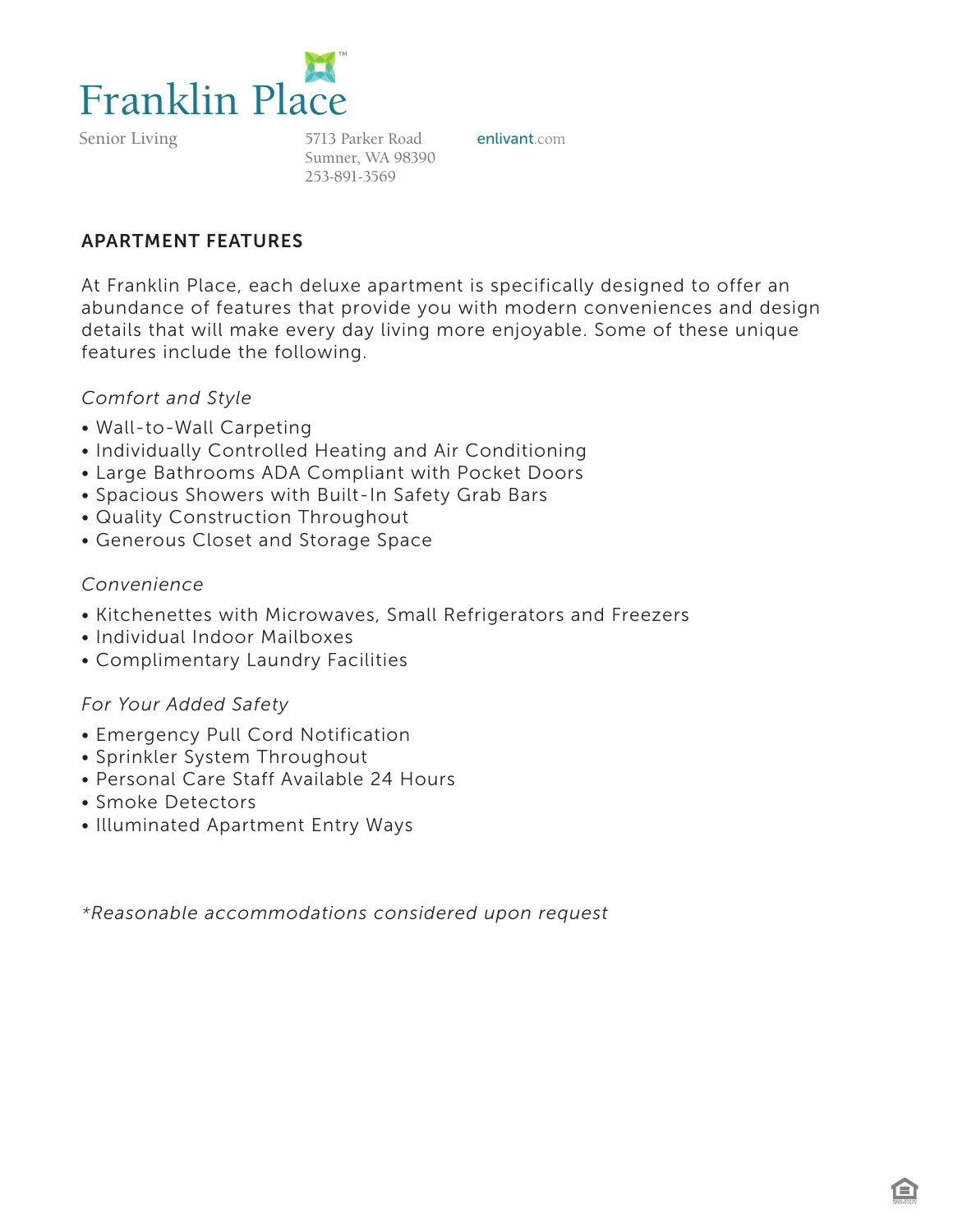

Senior Living

5713 Parker Road enlivant.com Sumner, WA 98390 253-891-3569



## Studio

One Bath 320 Square Feet (approximately)